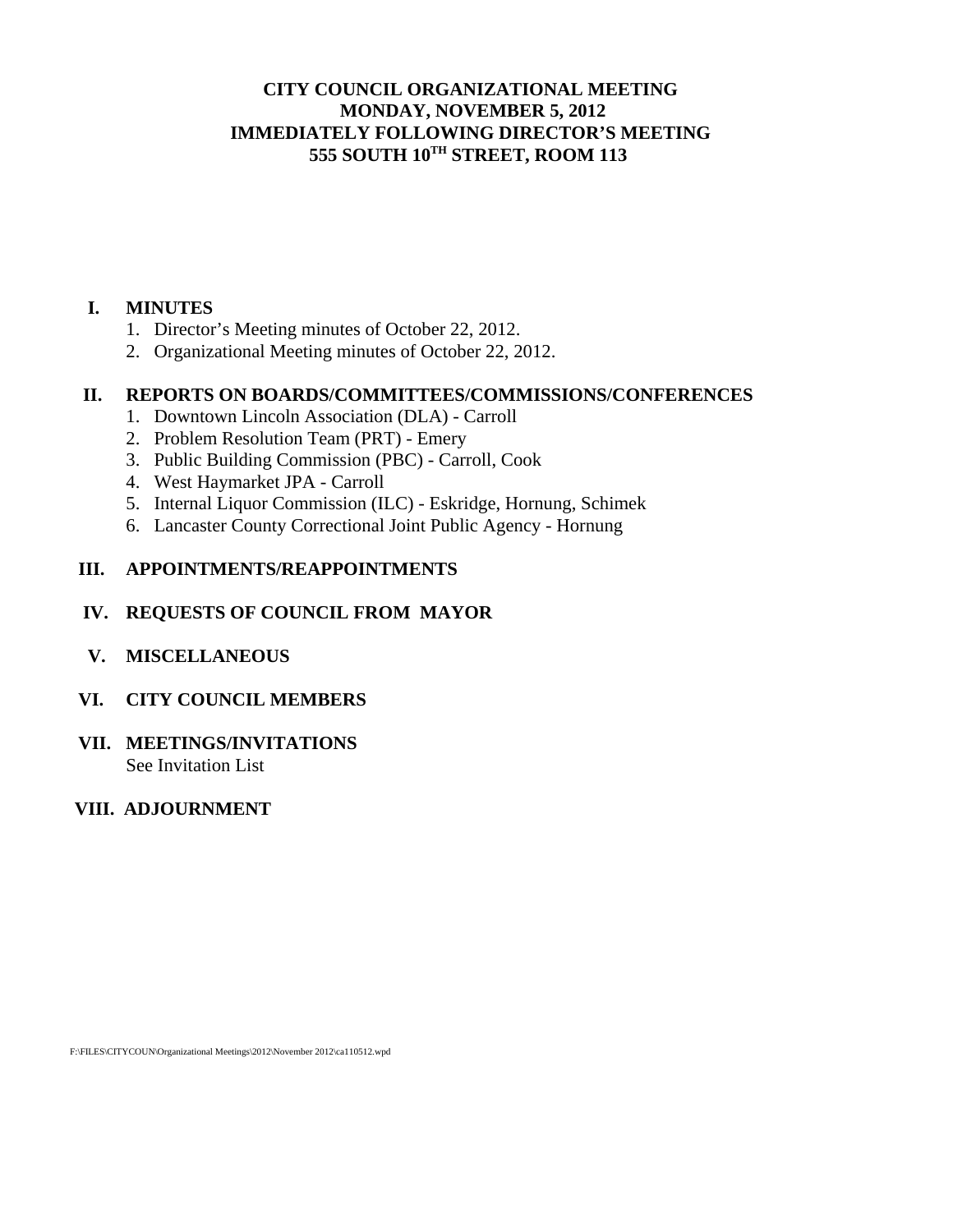### **MINUTES CITY COUNCIL ORGANIZATIONAL MEETING MONDAY, NOVEMBER 5, 2012**

- **Present:** Adam Hornung, Chair; Carl Eskridge, Vice Chair; DiAnna Schimek; Doug Emery; Jonathan Cook; Gene Carroll; and Jon Camp
- **Others:** Rick Hoppe, Chief of Staff; Denise Pearce, Senior Policy Counsel; and Trish Owen, Deputy Chief of Staff

Chair Hornung opened the meeting at 2:25 p.m. and announced the location of the Open Meetings Act.

### **I. MINUTES**

- 1. Director's Meeting minutes of October 22, 2012.
- 2. Organizational Meeting minutes of October 22, 2012.

With no corrections the above minutes were approved.

### **II. REPORTS ON BOARDS/COMMITTEES/COMMISSIONS/CONFERENCES**

### **1. Downtown Lincoln Association (DLA) - Carroll**

Carroll stated the Board discussed the P Street Corridor. The Design Workshop in town last week and met with the public for three days. Also, they looked at all businesses on the P Street Corridor to see how retail could be enhanced by the landscape and other designs.

#### **2. Problem Resolution Team (PRT) - Emery**

Emery stated they changed leadership. Captain Citta is no longer involved, and Captain Jim Davidsaver is her replacement.

#### **3. Public Building Commission (PBC) - Carroll, Cook**

Cook stated the PBC approved solar panel bids for the North  $27<sup>th</sup>$  Police Station. Decided we were not spending more than the federal money with the bids below the grant amount.

Cook added the Commission received bids on the County Courtroom, had estimated \$600,000, with a best bid of \$417,000. We approved a mailing machine, and to extend power lines from our generators to our boiler system making sure of a back up, and that we would not lose power. Camp asked with backup, do you mean a redundant energy force? Cook replied yes. We have our own generators but the lines don't reach the boiler room, so we spent money to extend the electrical lines.

## **4. West Haymarket JPA - Carroll**

Carroll stated a meeting highlight was the fact that 80% of the funding spent goes to Lincoln and the State of Nebraska companies, and is a very large amount. He added will have the topping off ceremony on December 12, 2012, 10 a.m. This will be the last piece of steel to the top. Hornung asked if they went up top? Carroll replied yes, and pointed out Trish Owen, Deputy Chief of Staff, who has stood on top of the arena roof. The roof is 50% completed with a roof decking on top. Everyone will sign the last piece of steel going up on the arena roof. Owen added they will send invitations. Again, the ceremony is planned for 12.12.12 at 10 a.m.

 Carroll stated there is a conservation easement, given by the JPA of the land west of the arena to the NRD so environmentally we will protect the area.